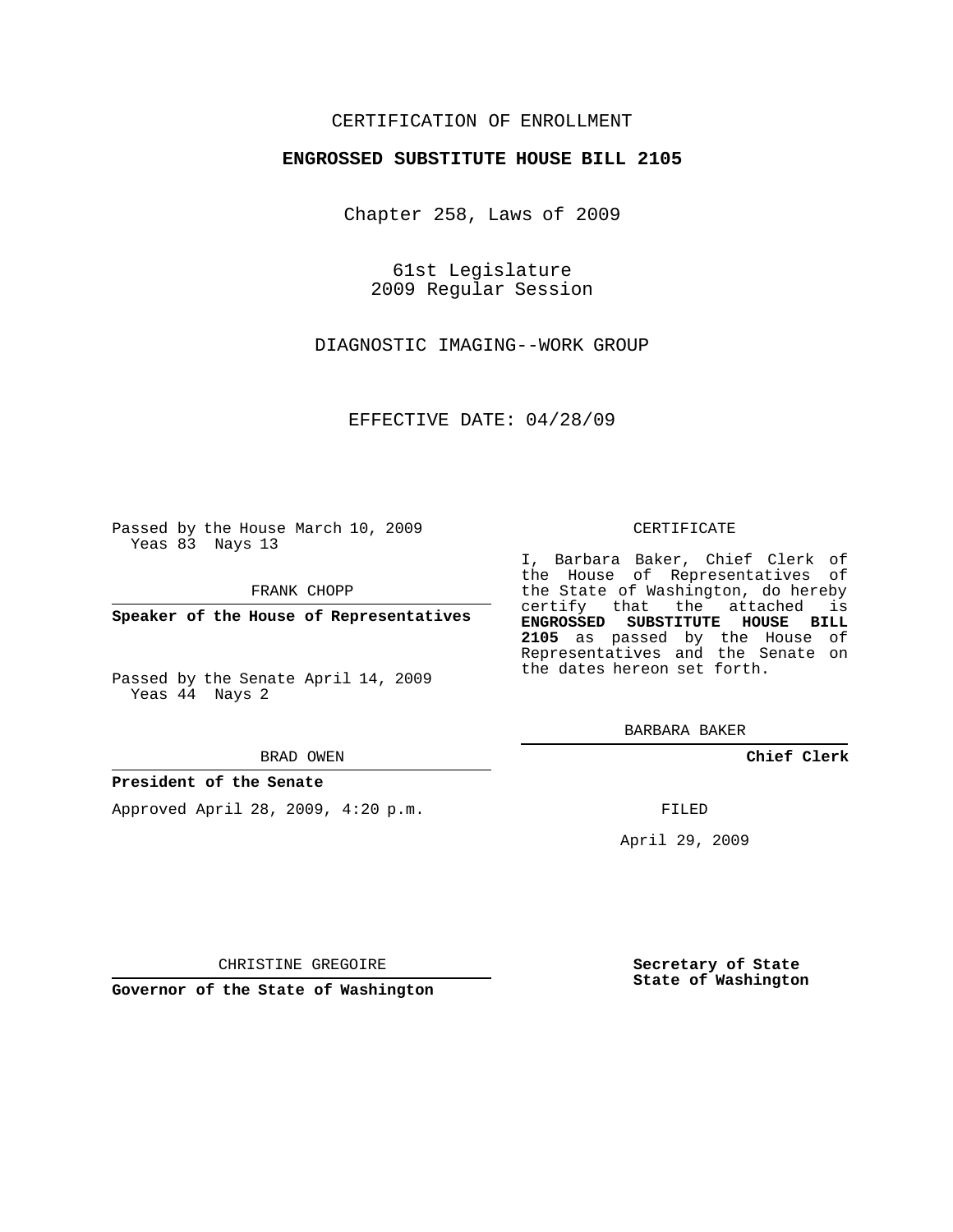# **ENGROSSED SUBSTITUTE HOUSE BILL 2105** \_\_\_\_\_\_\_\_\_\_\_\_\_\_\_\_\_\_\_\_\_\_\_\_\_\_\_\_\_\_\_\_\_\_\_\_\_\_\_\_\_\_\_\_\_

\_\_\_\_\_\_\_\_\_\_\_\_\_\_\_\_\_\_\_\_\_\_\_\_\_\_\_\_\_\_\_\_\_\_\_\_\_\_\_\_\_\_\_\_\_

Passed Legislature - 2009 Regular Session

**State of Washington 61st Legislature 2009 Regular Session**

**By** House Health Care & Wellness (originally sponsored by Representatives Cody and Morrell)

READ FIRST TIME 02/23/09.

 AN ACT Relating to diagnostic imaging services; adding a new chapter to Title 70 RCW; and declaring an emergency.

BE IT ENACTED BY THE LEGISLATURE OF THE STATE OF WASHINGTON:

 NEW SECTION. **Sec. 1.** The definitions in this section apply throughout this chapter unless the context clearly requires otherwise.

 (1) "Advanced diagnostic imaging services" means magnetic resonance imaging services, computed tomography services, positron emission tomography services, cardiac nuclear medicine services, and similar new imaging services.

(2) "Authority" means the Washington state health care authority.

 (3) "Payor" means public purchasers and carriers licensed under chapters 48.21, 48.41, 48.44, 48.46, and 48.62 RCW.

 (4) "Public purchaser" means the department of social and health services, the department of health, the department of labor and industries, the authority, and the Washington state health insurance pool.

 (5) "State purchased health care" has the same meaning as in RCW 41.05.011.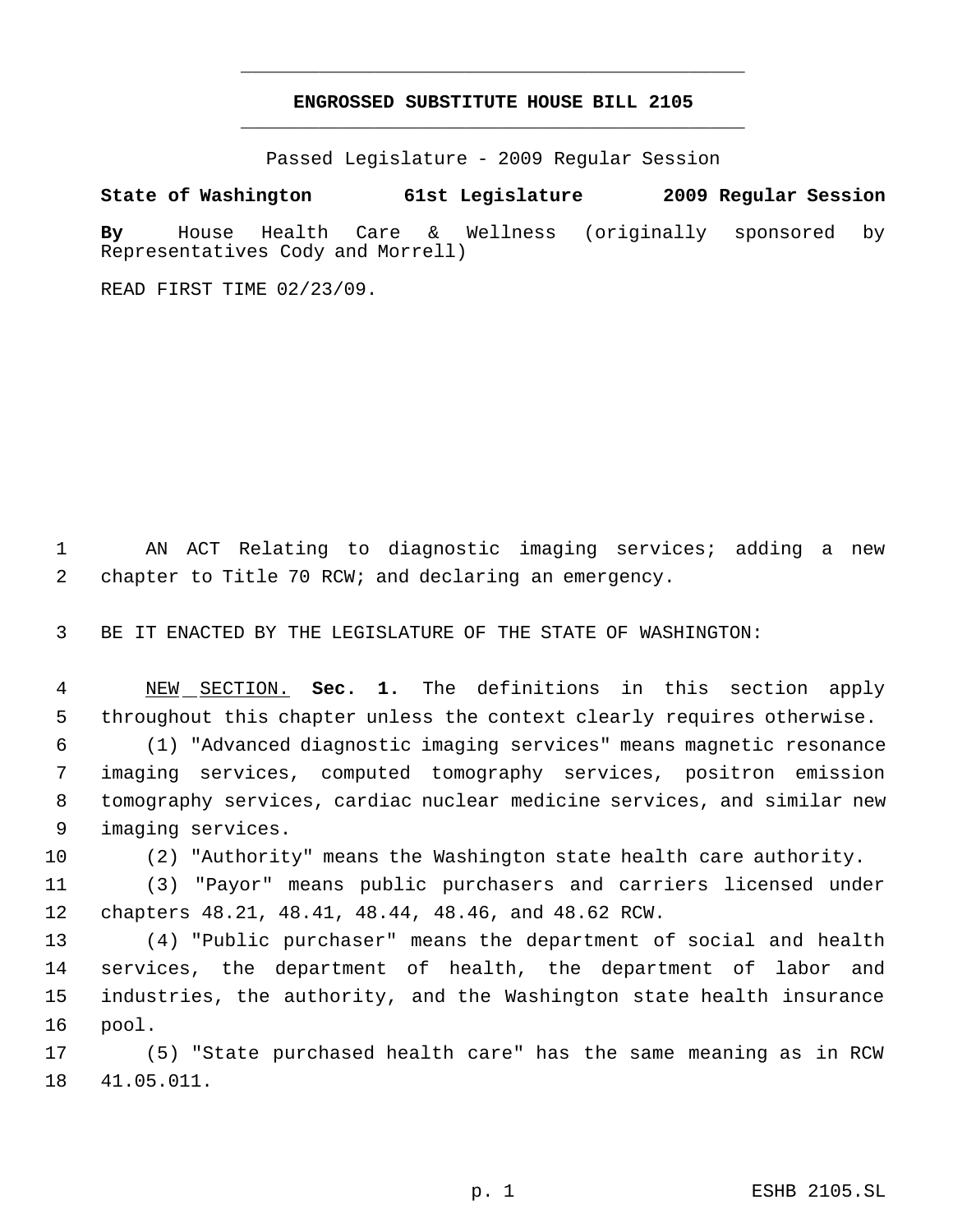NEW SECTION. **Sec. 2.** (1) Consistent with the authority granted in RCW 41.05.013, the authority shall convene a work group to analyze and identify evidence-based best practice guidelines or protocols applicable to advanced diagnostic imaging services and any decision support tools available to implement the guidelines or protocols.

 (2) The administrator of the authority shall appoint work group members, including at least:

 (a) One member of the authority's health technology clinical committee;

(b) One representative of the Washington state medical association;

 (c) One representative of the Washington state radiological society;

(d) One representative of the Puget Sound health alliance;

(e) One representative of the Washington health care forum;

 (f) One representative of the Washington state hospital association;

 (g) One representative of health carriers as defined in chapter 48.43 RCW; and

(h) One representative of each public purchaser.

(3) The work group shall:

 (a) No later than July 1, 2009, identify evidence-based best practice guidelines or protocols and decision support tools applicable to advanced diagnostic imaging services to be implemented by all state purchased health care programs, except for state purchased health care services that are purchased from or through health carriers as defined in RCW 48.43.005. When identifying the guidelines or protocols, the work group may consult with organizations such as the Minnesota institute for clinical systems improvement; and

 (b) Explore the feasibility of using the guidelines or protocols for state purchased health care services that are purchased from or through health carriers and all payors in the state by January 1, 2011, for the reimbursement of advanced diagnostic imaging services.

 (4) The work group may solicit such federal or private funds and in-kind contributions as may be necessary to complete its work in a timely fashion. However, no member of the work group shall be compensated for his or her service.

(5) The work group shall report its findings and recommendations to